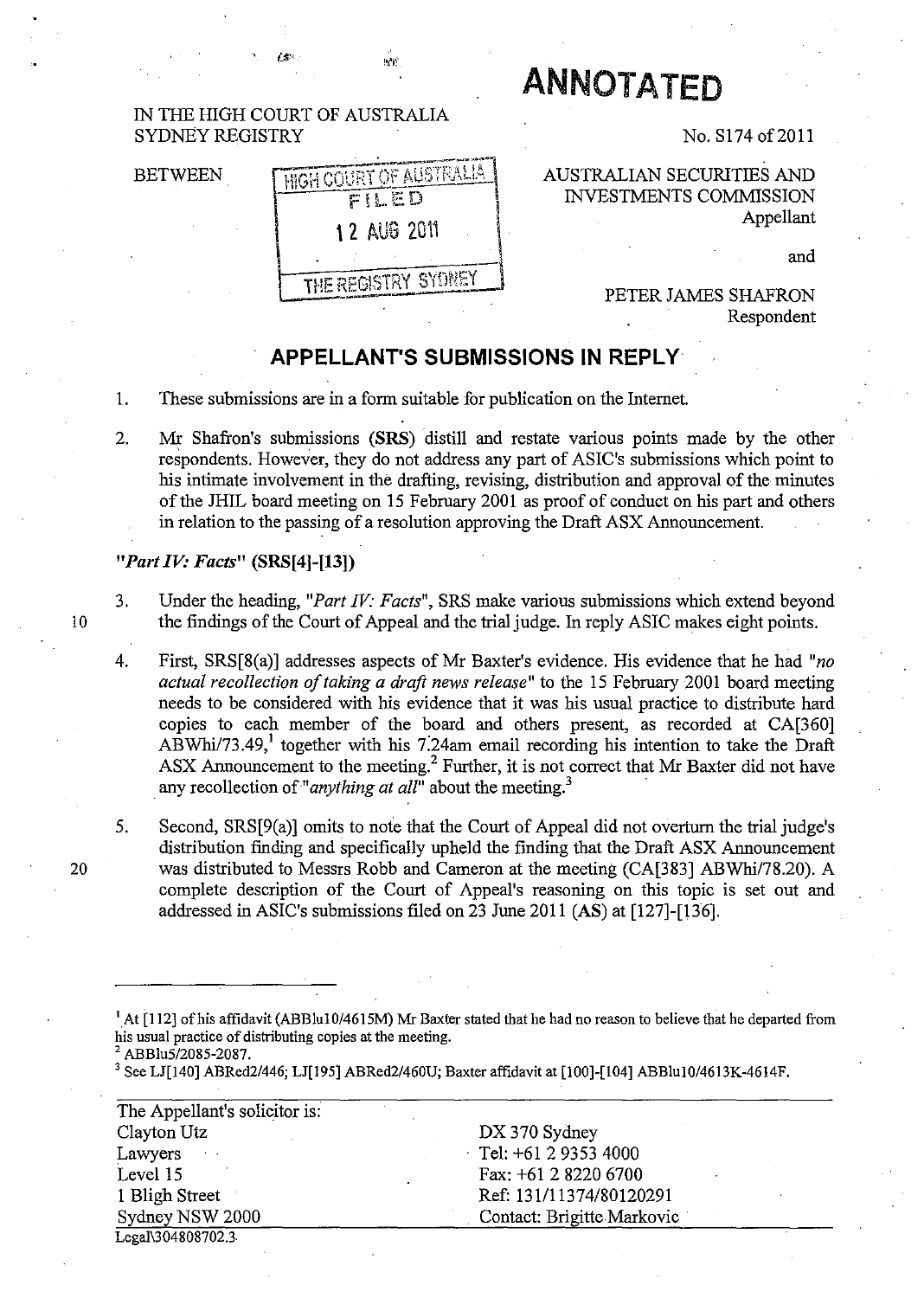- 6. Third,  $SRS[9(b)(i)]$  asserts, inter alia, that the Court of Appeal found that the minutes, being (initially) drafted before the meeting *"did not record the reality of what had occurred"* citing CA[494] ABWhil98.05.However, CA[494] *ABWhil98.05* only records a submission to that effect, and not a finding. The minutes are otherwise addressed at AS[80]-[91] and at [2]-[17] of ASIC's reply to Mr O'Brien's submissions.
- 7. Fourth, contrary to SRS[10(b)], the Court of Appeal did not rely on the comment in Mr Baxter's 7.24am email that "*no doubt we can refine later*<sup>"4</sup> as negating approval (cf  $SRS[10(b)]$ ).
- 8. Fifth, SRS[10(d)] addresses the position of Mr Shafron in the period following the 10 meeting. Contrary to what SRS[10(d)(ii) and (iii)] appear to imply, the Court of Appeal did not find at CA[337] ABWhi/70.01 that Mr Shafron's request late on 15 February 2001 for a *"soft*" copy of the Draft ASX Announcement<sup>5</sup> meant that he had not received a copy at the meeting. Further, to the extent that the Court of Appeal did find that Mr Shafron's conduct post the meeting suggested that he *"appear[edj to have thought that the news release was a work in progress"* then that is addressed in AS[98]. Mr Shafron has not addressed that contention.
- 9. SRS  $[10(d)(v)]$  refers to evidence of a conversation that Mr Morley said he had had with Mr Shafron on 16 February 2001. This evidence was subject to attack in crossexamination<sup>6</sup> and submissions.<sup>7</sup> The trial judge did not make any finding accepting it. In 20 the absence of any ground of appeal seeking its acceptance the Court of Appeal could not have, and did not, make any finding accepting it. In any event, it takes the matter nowhere. This aspect of the conversation as recounted by Mr Morley was not directed to Mr Shafron's state of mind concerning the Draft ASX Announcement, but to the Final ASX Announcement. It was consistent with board approval of the Draft ASX Announcement and Mr Macdonald's approval of the Final ASX Announcement incorporating changes to the Draft ASX Announcement (without changing its meaning). Moreover, this submission ignores Mr Shafron's subsequent (and prior) conduct in relation to the drafting, amendment and approval of the minutes.
- 10. Sixth, SRS[ll] does not accurately record the Court of Appeal's reasoning. The Court did 30 not draw a conclusion adverse to ASIC and then consider it fortified by the failure to call Mr Robb. Instead, it concluded in an overall sense that ASIC's case *"suffir[edj in its cogency"* by reason of the failure to call Mr Robb in circumstances where the *"obligation of fairness*" required it to do so (CA[756] ABWhi/141.13).
	- 11. Seventh, aspects of the circumstances recounted in SRS[ll] concerning the announcement of the decision not to call Mr Robb need to be clarified:
		- (a) on 8" September 2008, ASIC was advised of the relaxation by JHINV and ABN60 of a duty of confidentiality said to be owed to them by the Allens witnesses<sup>8</sup> and which had been invoked to prevent them conferring with ASIC. ASIC could not use its powers in s 1317R(1 )(a) of the *Corporations Act 2001* (Cth) to require Mr Robb to assist it with the proceedings because he was or had been a lawyer for one or more of

ABBlu5/2162.

40

ABBla8/3526E.

<sup>&</sup>lt;sup>4</sup> To the contrary, this is the email in which Mr Baxter announced his intention to take the Draft ASX Announcement to the board meeting (CA[207] ABWhil45.46).

<sup>6</sup> Tl599/20-1601/44 ABB1a2/919K-921 V.

<sup>8</sup> ABBlu 12/5224-5225.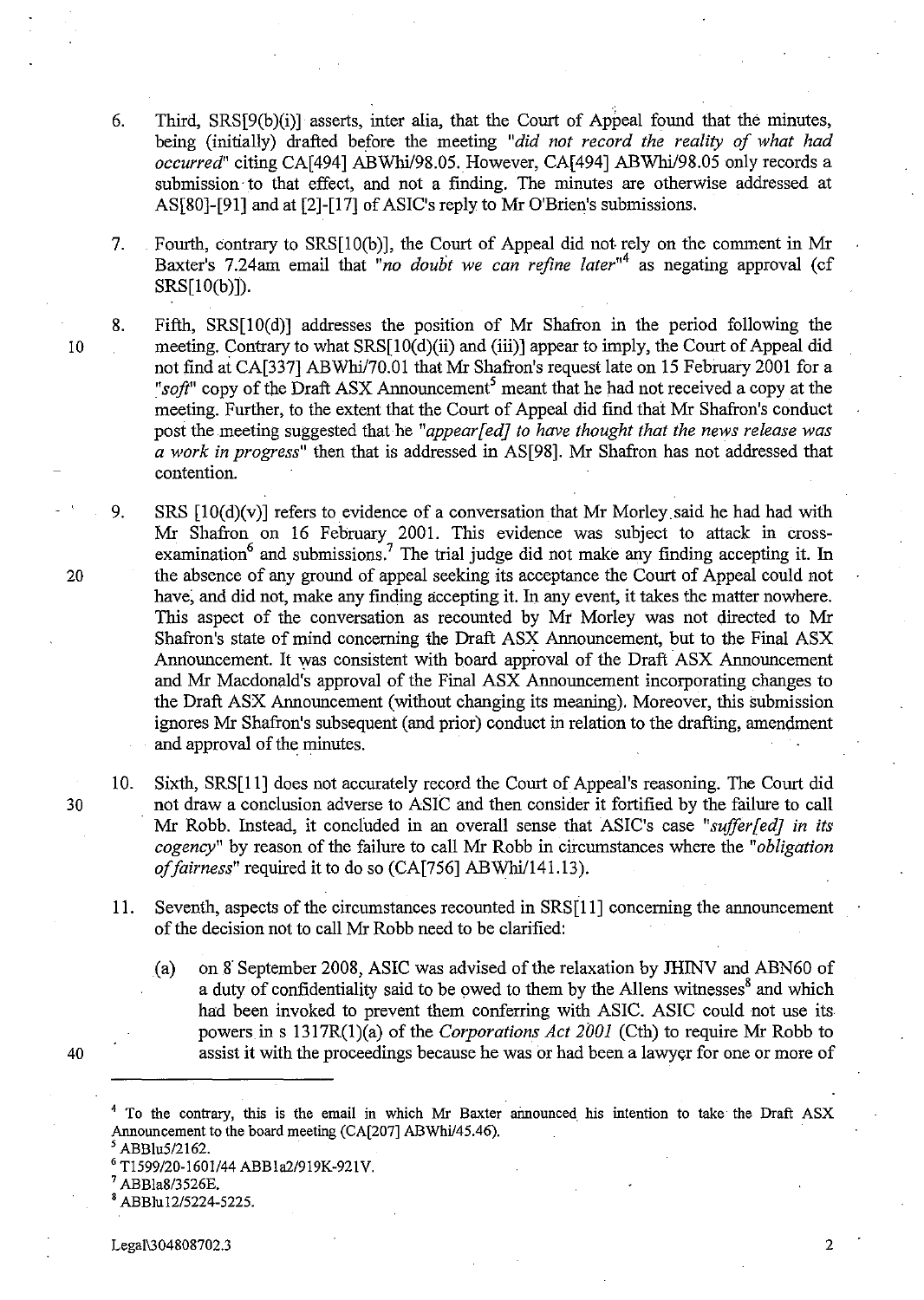the defendants (s 1317R(5». The statement at the directions hearing on 22 September 2008 that ASIC was receiving "exemplary cooperation" needs to be considered in that context (cf  $SRS[11(e)]$ );<sup>9</sup>

- (b) on 8 October 2008, ASIC's senior counsel informed the court that ASIC was *''fast running out of witnesses* ... *a bad thing in terms of timetabling",* that the delay in obtaining an affidavit from Mr Robb had caused ASIC to consider whether the Allens witnesses were truly part of ASIC's case in chief and that the defences were being reviewed to ascertain whether any defendant raised a positive defence of 'reliance on AlIens" advice. The Court was informed that ASIC intended to make a ' 10 final decision as to whether the witnesses were needed at all by the end of the day;<sup>10</sup>
	- (c) on 9 October 2008, when ASIC wrote to the other parties indicating that it did not propose to call Mr Robb, it offered to stand bver the subpoena directed to him so that *"if any defendant wishes to ca!! any of these witnesses, our client is happy to facilitate their attendance via the subpoena issued at its request*" (cf  $SRS[11(i)]$ );<sup>11</sup>
	- (d) on the same day, ASIC was served with a notice to produce but it was not made returnable until 13 October 2008. On that day, ASIC claimed privilege over its production and argument on the privilege was stood over;<sup>12</sup> and
- (e) on 21 October 2008, ASIC waived any privilege that it had and consented to all defendants having access to the draft of Mr Robb's statement (CA[662] 20 ABWhi/124.31).<sup>13</sup>
- 12. Each of ASIC and the respondents had access to Mr Robb's draft statement. Each of them had the means to secure his attendance at Court to give evidence, if necessary. There was evidence that prior to 8 September 2008 JHIL/JHINV had insisted on a duty of confidentiality from Mr Robb that prevented him from voluntarily disclosing material to ASIC. ASIC could not exercise its power under s 1317R to require Mr Robb to assist it. Although the Court of Appeal acted on the basis that from October 2008 Mr Robb was not willing to meet with the legal representatives of the respondents (CA[669] ABWhi/125.25), there was no evidence or even assertion by the respondents that they had not been able to confer with'Mr Robb prior to 8 September 2008, when JHINV's and, 30 JHIL's insistence on his duty of confidentiality had prevented him from conferring with ASIC.
- 13. Eighth, SRS[13] seeks to overturn the trial judge's finding as to a conversation that occurred on the morning prior to the 15 February 2001 meeting involving Messrs Macdonald, Shafron, Robb and Cameron (LJ[328]-[329] ABRed2/497U-498R). None of Mr Shafron's grounds of appeal to the Court of Appeal sought to overturn that finding.<sup>14</sup> The Court of Appeal did not overturn it and, to the contrary, acted on the basis that it had occurred (CA[343] ABWhi/71.26). Mr Shafron has not filed any notice of contention concerning it in this Court. The conversation confirms the familiarity of all of the participants, including Messrs Shafron and Robb, with the use of the phrase *''fully funded'*  40 in describing the position of the MRCF.
	-

 $11$  ABBlu12/5309-5310.

13 T998/1-8 ABBla2/476B-F.

Legal\304808702.3 3

ABBla1/2P.

<sup>&</sup>lt;sup>10</sup> T526/7-527/4 ABBla1/218; in part extracted at CA[657] ABWhi/123.27.

<sup>&</sup>lt;sup>12</sup> T602/9-41 ABBla1/219F-U.

<sup>&</sup>lt;sup>14</sup> ABRed3/963-965.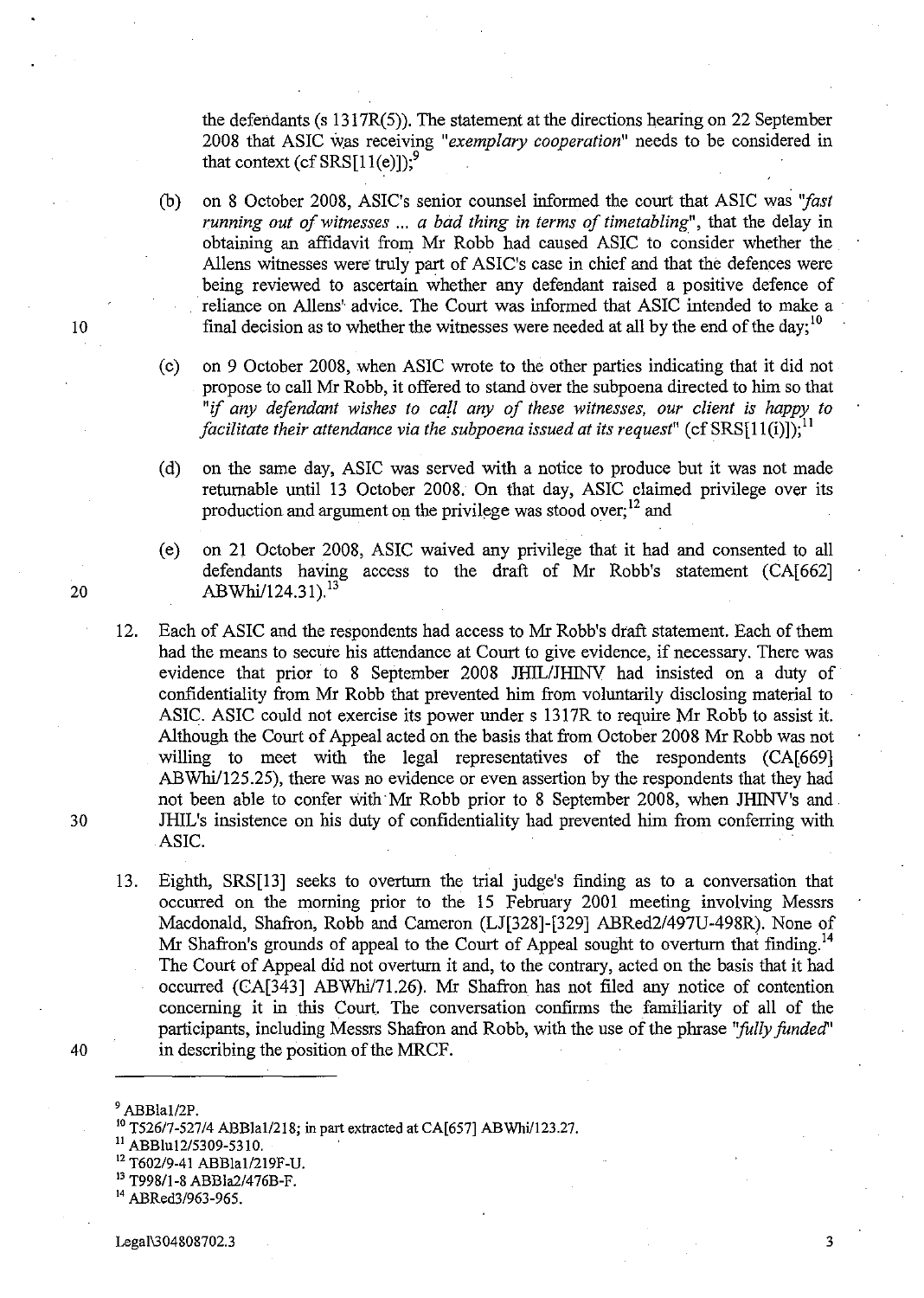## *"Part VI: Argument"* (SRS[lS]-[22])

- 14. Mr Shafron's argument at SRS[15]-[22] involves a distillation and restatement of various points made in the submissions of the other respondents.
- 15. First, Mr Shafron contends that the absence of Mr Robb engaged the principles in. *Blatch* v *Archer*l5 independent of any reasoning based upon the obligation of fairness. This is addressed in ASIC's reply to the submissions of Ms Hellicar and Messrs Brown, Gillfillan and Koffel at [2]-[13].
- 16. Second, Mr Shafron appears to contend that the Court of Appeal found that those principles were engaged 'independent of any reasoning based upon the obligation of 10 fairness (SRS[17(f)]). This was addressed in ASIC's reply to Mr Terry's submissions at [2]-  $[6]$ .
	- . 17. Third, Mr Shafron appears to contend that any inferences that flowed from the failure to call Mr Robb did not explain the Court of Appeal's overturning of the trial judge's approval finding (SRS[21]). This is completely inconsistent with the findings at CA[789]-[796] *ABWhil146.26-147.45,* especially CA[789] ABwhil146.26 and CA[796]ABWhil147.41. The Court of Appeal did not conclude that ASIC had failed to discharge its burden and then draw comfort from the absence of Mr Robb. In the face of the minutes, it could not, and did not, purport to reason that way. Instead, it concluded that overall ASIC's case suffered in its cogency from its failure to call Mr Robb.<sup>16</sup>
- 20 18. Fourth, the application of the United States *"missing witness"* doctrine would not assist any of the respondents. The doctrine is only to be invoked *"if a party has it peculiarly within his [or her} power to produce [the} witnesses" (United States* v. *Mahone,* 537 F.2d 922, 926 (7th Cir.) (1976) *(Mahone),* cert. denied, 429 U.S. 1025,97 S.Ct. 646, 50 L.Ed.2d 627 (1976) (quoting *Graves* v. *United States,* 150 U.S. 118, 121; 14 S.Ct. 40, 37 L.Ed. 1021 *(1893); McCormick on Evidence,* 6th ed, 2009, §264). This can be satisfied by either party proving that the missing witness is peculiarly within the other party's power to produce *(US v Rollins and Slaughter 862 F. 2d 1282 (1988) <i>(Rollins)* at 1297 ( $7<sup>th</sup>$  circuit) cert. denied *Slaughter* v. *u.s.,* 490 U.S. 1074, 109 S.Ct 2084, 104 L.Ed.2d 648 (1989), citing *Mahone,* 537 F.2d at 926). This was not met in this case as Mr Robb was able to be called 30 on subpoena by either party. Alternatively, the party seeking a missing witness instruction to a jury "can demonstrate that because of the witness' relationship with the opposing *party, his or her testimony is, in pragmatic terms, only available to the other side" (Rollins*  at 1297, emphasis added, citing *Yumich v. Cotter*, 452 F.2d 59, 64 (7th Cir.1971), cert. denied, 410 U.S. 908, 93 S.Ct. 955, 35 L.Ed.2d 269 (1973) and *Mahone* at 926-927). Thus in *Yumich* the missing witnesses were employed police officers and in *Mahone* a State police officer *"closely associated with the federal government and [who} had a strong personal interest in the success of the prosecution" (Rollins* at 1298). The mere fact that a witness would not confer with the lawyers for one party but would confer with the other does not of itself appear to be sufficient to invoke the doctrine (see, for example, *Bing Fa 40 Yuen and Anor* v *State of Maryland,* Court of Special Appeals of Maryland, 403 Md App 109,112; 403 A 2d. 819 Md. App., 822-823 (1979) cert. denied *Shui Ping Wu* v. *Maryland,*  444 U.S. 1076, 100 S.Ct. 1024,62 L.Ed.2d 759 (1980); see also *US* v *Torres* & *Ors* (2nd circuit) 845 F.2d 1165 at 1169-1170 (1988)).

Lega11304808702.3 4

<sup>&</sup>lt;sup>15</sup> [1774] EngR 2; (1774) 1 Cowp 63; (1774) 98 ER 969.

<sup>&</sup>lt;sup>16</sup> CA[678] ABWhi/126.21; CA[756] ABWhi/141.13; CA[777] ABWhi/144.28.